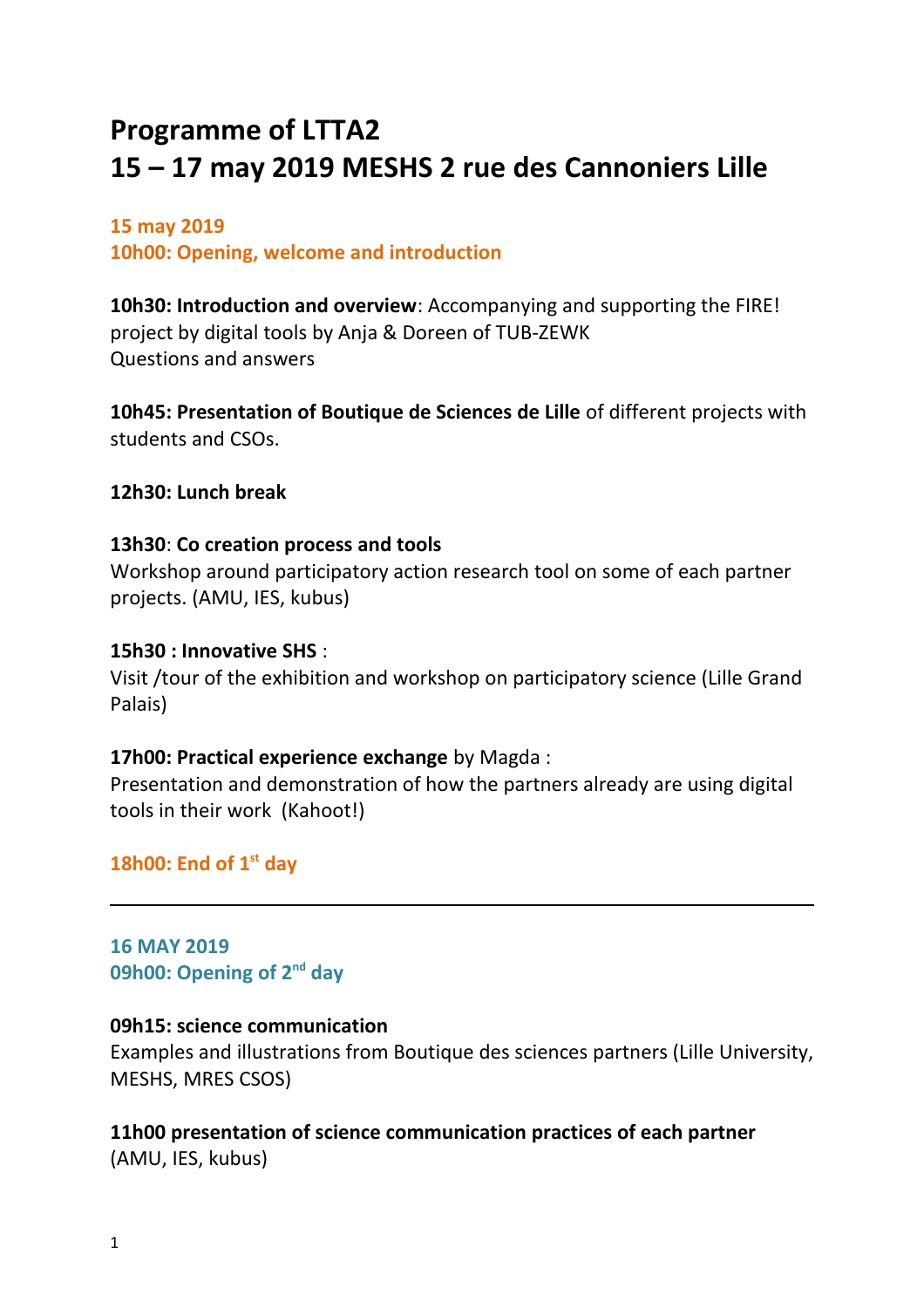**12h30: Refresher** (Anja & Doreen) Using **Moodle** for project communication and documentation

**13h10: Lunch break**

**14h10: Crowdsource questions and voting – digital tools adjusted for co**creational work (Anja & Doreen)

**14h40 Visit of ongoing projects and encounters** of students and Csos working together (MRES Lille)

**19h30: diner**

# **17 may 2019 09h00: Opening of 3rd day**

**09h15: National Implementation Event**: conception and ideas. **Discussion** 

**10h15 Evaluation of Lille LTTA**- by using **Padlet** for brainstorming processes

## **10h45: Possible further co-operation of FIRE! partners**

- **COST** funding scheme (Baiba & Guna)
- **Erasmus+** strategic partnership with intellectual output by Gabi of TUB-ZEWK (BANA)

Project idea **"Citizen Scientists"** intends to strengthen qualification and competence enhancement of adults in the field of Citizen Science and Civic Participation. BANA intends to **develop a curriculum** in the context of academic adult education at universities in Europe. The need to train interested citizens for qualified participation in and design of participatory transdisciplinary reseach is felt throughout Europe. A comprehensive curricular offer is currently not available.

## **12h30: Lunch break**

**13h15**: Discussion of **next LTTA** (arts & sciences)